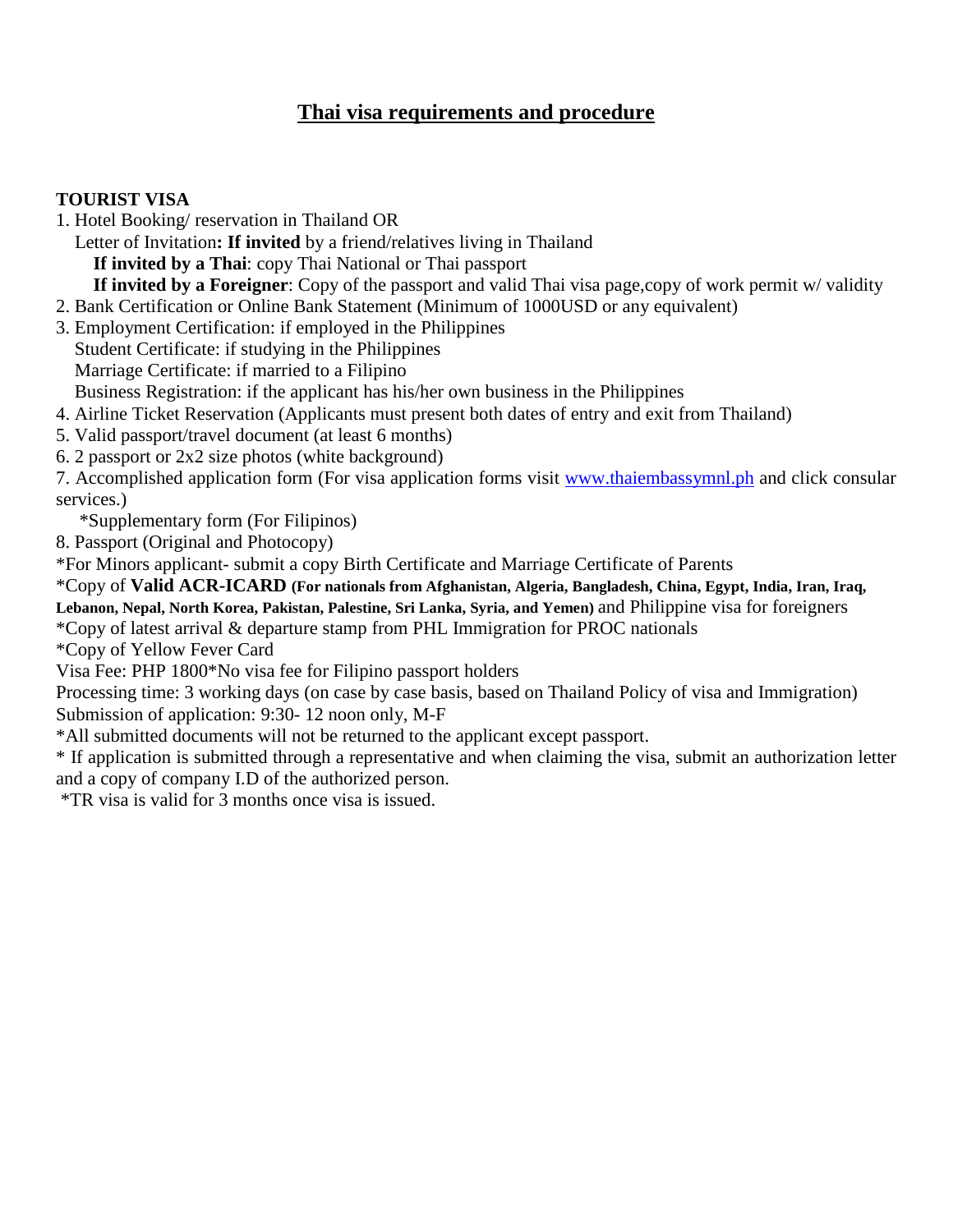## **NON-IMMIGRANT Education "ED" for SCHOLARSHIP GRANT/INTERNSHIP/TRAINING FROM GOVERNMENT UNIVERSITY**

### **(e.g: Mahidol, Maejo, Chulalongkorn, Thammasat University, Mae Fah Luang University at Chiang Rai and/or other Thai government school)**

- 1. Acceptance letter from the University in Thailand.
- 2. Copy of Thai ID of the person who signed the acceptance letter.
- 3. If there is an existing MOA/MOU (Copy)
- 4. If employed: Certificate of Employment If still studying: Certificate of enrollment and guarantee letter from University in the Philippines If recently graduated: Copy of Diploma
- 5. Airline ticket reservation (one way is acceptable)
- 6. Valid passport/travel document (at least 6 months)
- 7. 2 passport or 2x2 size photos (white background)
- 8. Visa application form (For visa application forms visit [www.thaiembassymnl.ph](http://www.thaiembassymnl.ph/) and click consular services.) \*Supplementary form (For Filipinos)
- 9. Passport (Original and Photocopy)

 \*Copy of Valid **ACR-ICARD (For nationals from Afghanistan, Algeria, Bangladesh, China, Egypt, India, Iran, Iraq, Lebanon, Nepal, North Korea, Pakistan, Palestine, Sri Lanka, Syria, and Yemen)** and Philippine visa for foreigners

\*Copy of latest arrival & departure stamp from PHL Immigration for Chinese nationals

Visa Fee: PHP3600 Single Entry (3 months validity), PHP 9000 Multiple Entry (1 year validity)

\*Processing time: 3 working days (on case by case basis, based on Thailand Policy of visa and Immigration) Submission of application: 9:30- 12 noon only, M-F

\*All submitted documents will not be returned to the applicant except passport.

\* If application is submitted through a representative and when claiming the visa, submit an authorization letter and a copy of company I.D of the authorized person.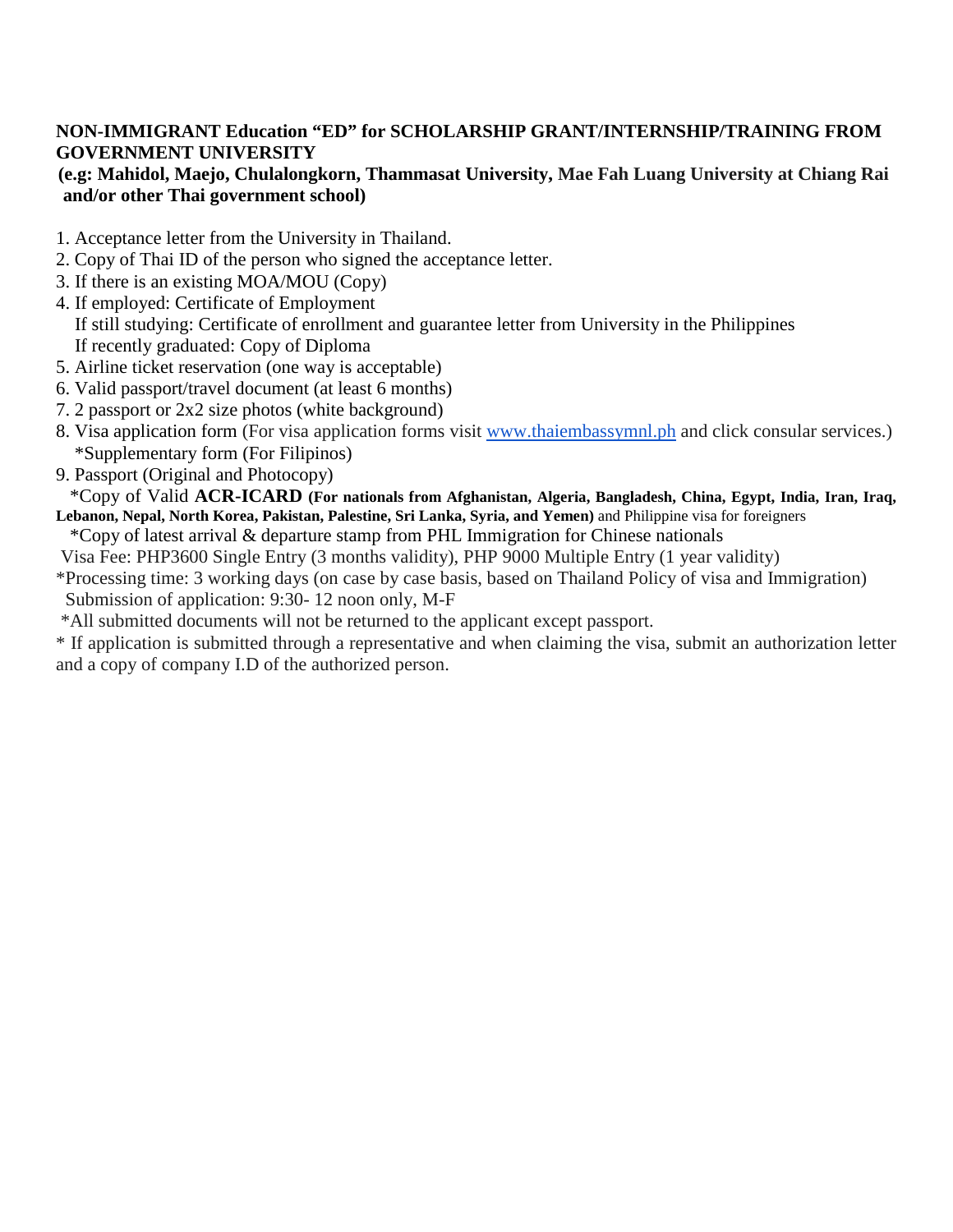#### **NON-IMMIGRANT "B" VISA – FOR EMPLOYMENT/WORKING (Non-teaching employment)**

- 1. Letter of request from the employer in Thailand
- 2. Signatory of the letter of request
	- If: Thai national- copy Thai National or Thai passport
	- If Foreigner: copy of passport and valid Thai visa page, copy of work permit with validity
- 3. Business Registration of the company in Thailand
- 4. Employment Contract / Work contract
- 5. Recent Tax Declaration of the company in Thailand (Por Ngor Dor 50)
- 6. WP3/ Labor Certification (0307) / Copy of valid work permit booklet or BOI approval
- 7. Valid passport/ travel document (at least 6 months)
- 8. 2 passport or 2 x 2 size photos (white background)
- 9. Accomplished application form (For visa application forms visit [www.thaiembassymnl.ph](http://www.thaiembassymnl.ph/) and click consular services)
	- \*Supplementary form (For Filipinos)
- 10. Airline ticket reservation (one way is acceptable)
- 11. Passport (Original and Photocopy)

 \*Copy of Valid **ACR-ICARD (For nationals from Afghanistan, Algeria, Bangladesh, China, Egypt, India, Iran, Iraq, Lebanon, Nepal, North Korea, Pakistan, Palestine, Sri Lanka, Syria, and Yemen)** and Philippine visa for foreigners

\*Copy of latest arrival & departure stamp from PHL Immigration for PROC nationals

 Visa Fee: PHP3600 Single Entry (3 months validity), PHP 9000 Multiple Entry (1 year validity) Processing time: 3 working days (on case by case basis, based on Thailand Policy of visa and Immigration) Submission of application: 9:30- 12 noon only, M-F

\*All submitted documents will not be returned to the applicant except passport.

\* If application is submitted through a representative and when claiming the visa, submit an authorization letter and a copy of company I.D of the authorized person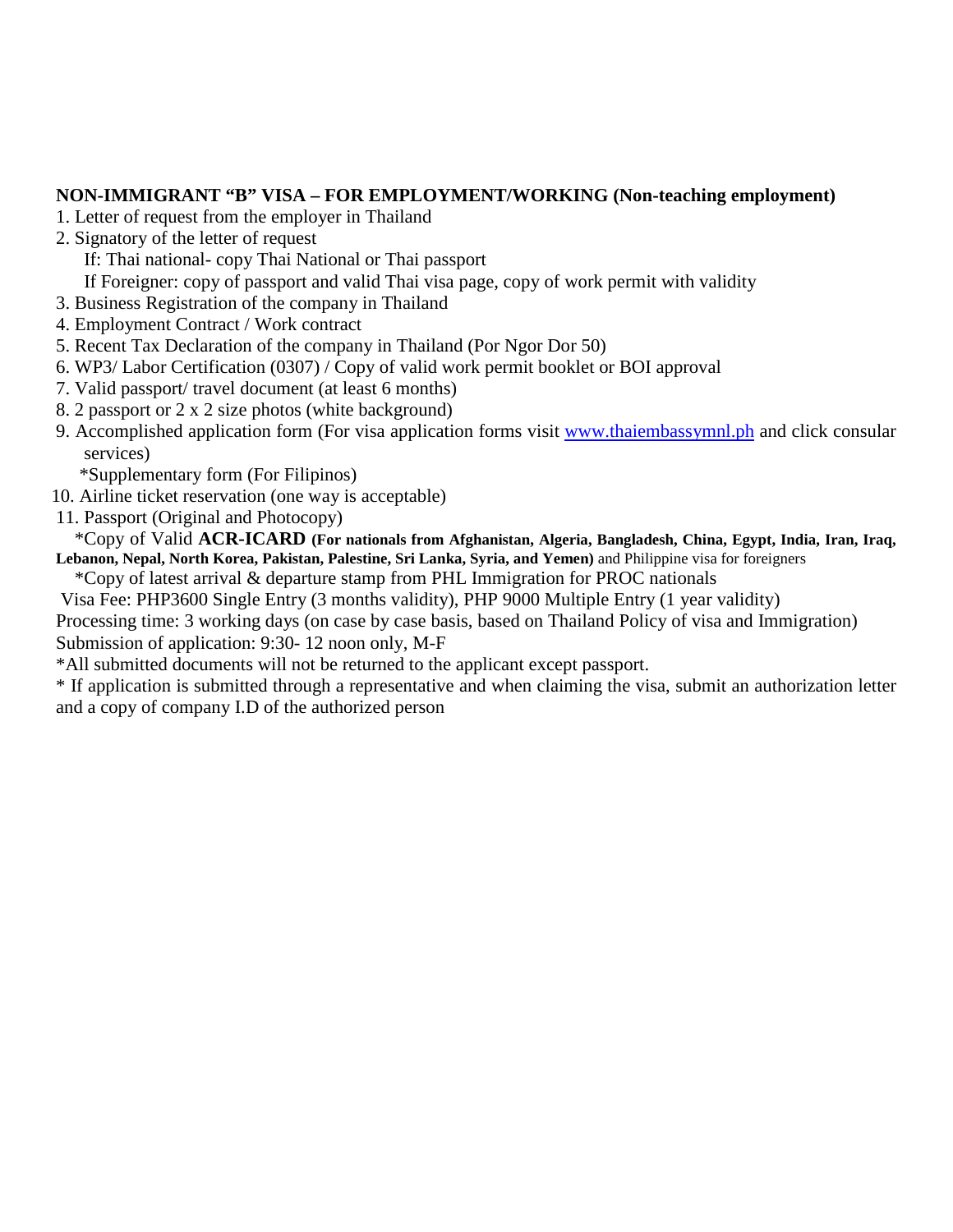### **NON-IMMIGRANT "B" VISA – TO WORK AS A TEACHER**

- 1. Letter of request from the employer
- 2. Signatory of the letter of request
	- If: Thai national Copy of Thai government ID
- If: Foreigner Copy of passport and valid Thai visa page, copy of work permit with validity
- 3. Business Registration of the school in Thailand
- 4. Permit of the School to accept foreign teachers
- 5. Employment Contract/ work contract
- 6. Approval/Certification from the Ministry of Education in Thailand (CHED Thailand)
- 7. NBI Clearance for travel abroad or Police Clearance of country of residence
- 8. Copy of Diploma and Transcript of Records (Certified True Copy)
- 9. Valid passport/travel document (at least 6 months)
- 10. 2 passport size or 2x2 size photos (white background)

11. Accomplished application form (For visa application forms visit www.thaiembassymnl.ph and click consular services.)

\*Supplementary form (For Filipinos)

12. Passport (Original and Photocopy)

 \*Copy of Valid **ACR-ICARD (For nationals from Afghanistan, Algeria, Bangladesh, China, Egypt, India, Iran, Iraq, Lebanon, Nepal, North Korea, Pakistan, Palestine, Sri Lanka, Syria, and Yemen)** and Philippine Visa for foreigners

 \*Copy of latest arrival & departure stamp from PHL Immigration for Chinese nationals Visa Fee: PHP3600 Single Entry (3 months validity)

 Processing time: 3 working days (on case by case basis, based on Thailand Policy of visa and Immigration) Submission of application: 9:30- 12 noon only, M-F

\*All submitted documents will not be returned to the applicant except passport.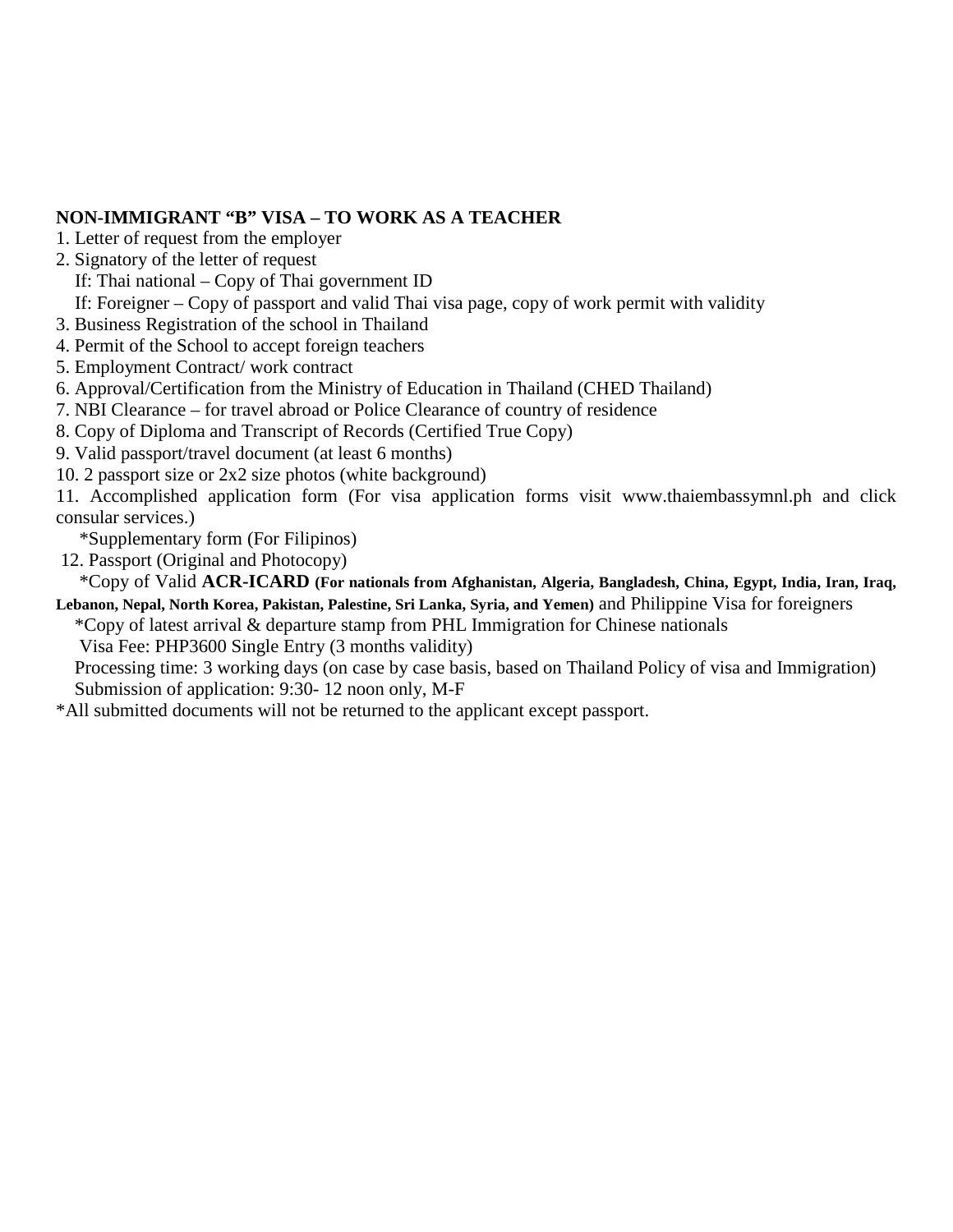#### **NON-IMMIGRANT "B" VISA – MEETING/TRAINING PURPOSES/WORKSHOP/CONFERENCE**

- 1. Letter of request from the Company in Thailand
- 2. Signatory of the letter of request
	- If: Thai national Copy of Thai government ID

If: Foreigner – Copy of passport and valid Thai visa page, copy of work permit with validity

- 3. Business Registration of the company in Thailand
- 4. Guarantee Letter from the company in the Philippines
- 5. Employment Certificate from the company in the Philippines stating salary
- 6. Valid passport/travel document (at least 6 months)
- 7. 2 passport or 2x2 size photos (white background)
- 8. Airline ticket reservation (one way is acceptable)

9. Accomplished application form (For visa application forms visit [www.thaiembassymnl.ph](http://www.thaiembassymnl.ph/) and click consular services)

\*Supplementary form (For Filipinos)

10. Passport (Original and Photocopy)

 \*Copy of Valid ACR-ICARD **(For nationals from Afghanistan, Algeria, Bangladesh, China, Egypt, India, Iran, Iraq, Lebanon, Nepal, North Korea, Pakistan, Palestine, Sri Lanka, Syria, and Yemen)** and Philippine visa for foreigners

\*Latest arrival and departure stamp from the Philippines for PROC nationals

Visa Fee: PHP3600 Single Entry (3 months validity), PHP 9000 Multiple Entry (1 year validity)

Processing time: 3 working days (on case by case basis, based on Thailand Policy of visa and Immigration) Submission of application: 9:30- 12 noon only, M-F

\*All submitted documents will not be returned to the applicant except passport.

\* If application is submitted through a representative and upon claiming the visa, submit an authorization letter and a copy of company I.D of the authorized person.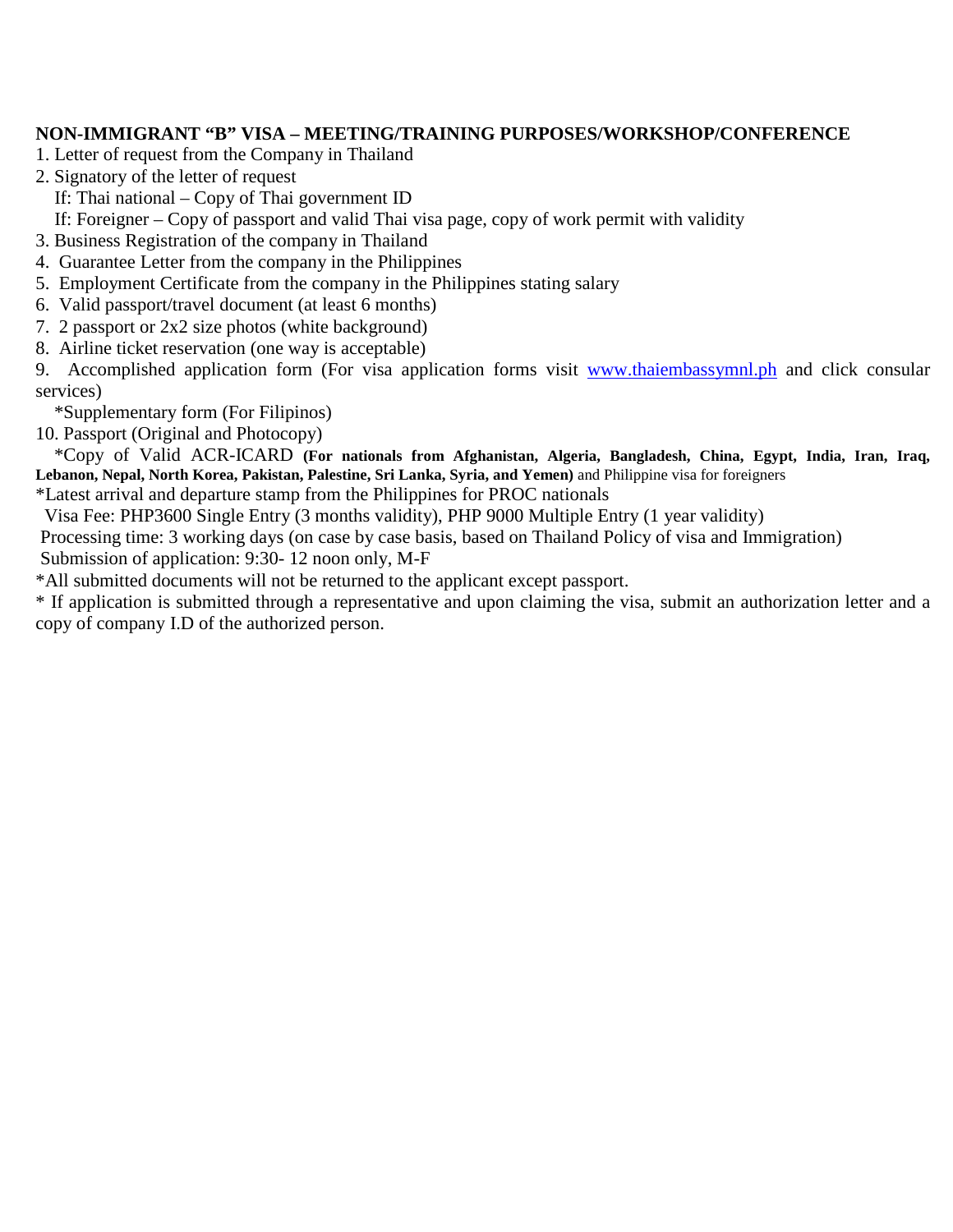### **NON-IMMIGRANT "O" VISA – FOR THAI DEPENDENTS/ SPOUSE OR PARENT'S UNDER RETIREMENT VISA IN THAILAND**

- 1. Letter of request from Spouse/Parents
- 2. Copy of Spouse/Parent's Passport and Thai ID
- 3. Copy of Household Registration in Thailand
- 4. Spouse: Marriage Certificate (orig. and photocopy) Children: Birth Certificate (orig. and photocopy)
- 5. Valid passport/travel document (at least 6 months)
- 6. 2 passport or 2x2 size photos (white background)
- 7. Airline ticket reservation (one way is acceptable)

8. Accomplished application form (For visa application forms visit [www.thaiembassymnl.ph](http://www.thaiembassymnl.ph/) and click consular services)

\*Supplementary form (For Filipinos)

9. Passport (Original and Photocopy)

 \*Copy of Valid **ACR-ICARD (For nationals from Afghanistan, Algeria, Bangladesh, China, Egypt, India, Iran, Iraq, Lebanon, Nepal, North Korea, Pakistan, Palestine, Sri Lanka, Syria, and Yemen)** and Philippine visa for foreigners

\*Latest arrival and departure stamp from the Philippines for PROC nationals.

 Visa Fee: PHP3600 Single Entry (3 months validity), PHP 9000 Multiple Entry (1 year validity) Processing time: 3 working days (on case by case basis, based on Thailand Policy of visa and Immigration) Submission of application: 9:30- 12 noon only, M-F

\*All submitted documents will not be returned to the applicant except passport.

\* If application is submitted through a representative, submit an authorization letter and a copy of company I.D of the authorized person.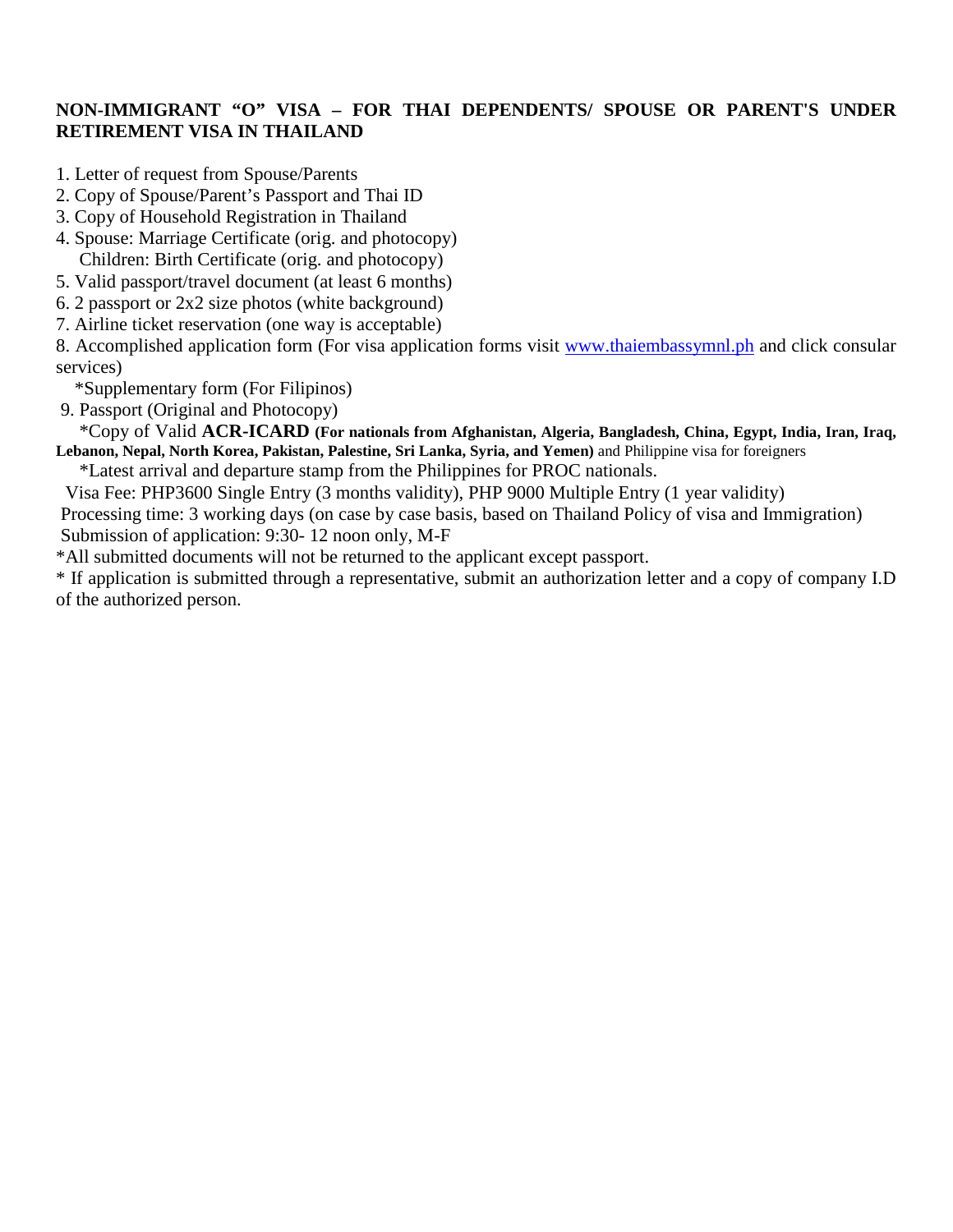### **NON-IMMIGRANT Dependent "O" VISA – FATHER/MOTHER/CHILDREN/SPOUSE WORKING IN THAILAND**

- 1. Letter of request from spouse's or children's employer
- 2. Signatory of the letter of request
	- If: Thai national Copy of Thai government ID
	- If: Foreigner Copy of passport and valid Thai visa page, copy of work permit with validity
- 3. Business Registration of the company in Thailand
- 4 Copy of spouse/children/parents passport with Thai valid visa page and work permit with validity
- 5. Marriage Certificate for spouse or Birth Certificate for children (Certified True Copy)
- 6. Valid passport/travel document (at least 6 months)
- 7. 2 passport or 2x2 size photos (white background)
- 8. Airline ticket reservation (one way is acceptable)

9. Accomplished application form (For visa application forms visit [www.thaiembassymnl.ph](http://www.thaiembassymnl.ph/) and click consular services.)

\*Supplementary form (For Filipinos)

10. Passport (Original and Photocopy)

 \*Copy of Valid **ACR-ICARD (For nationals from Afghanistan, Algeria, Bangladesh, China, Egypt, India, Iran, Iraq, Lebanon, Nepal, North Korea, Pakistan, Palestine, Sri Lanka, Syria, and Yemen)** and Philippine visa for foreigners

\*Latest arrival and departure stamp from the Philippines for PROC nationals.

 Visa Fee: PHP3600 Single Entry (3 months validity), PHP 9000 Multiple Entry (1 year validity) Processing time: 3 working days (on case by case basis, based on Thailand Policy of visa and Immigration) Submission of application: 9:30- 12 noon only, M-F

\*All submitted documents will not be returned to the applicant except passport.

\* If application is submitted through a representative, submit an authorization letter and a copy of company I.D of the authorized person.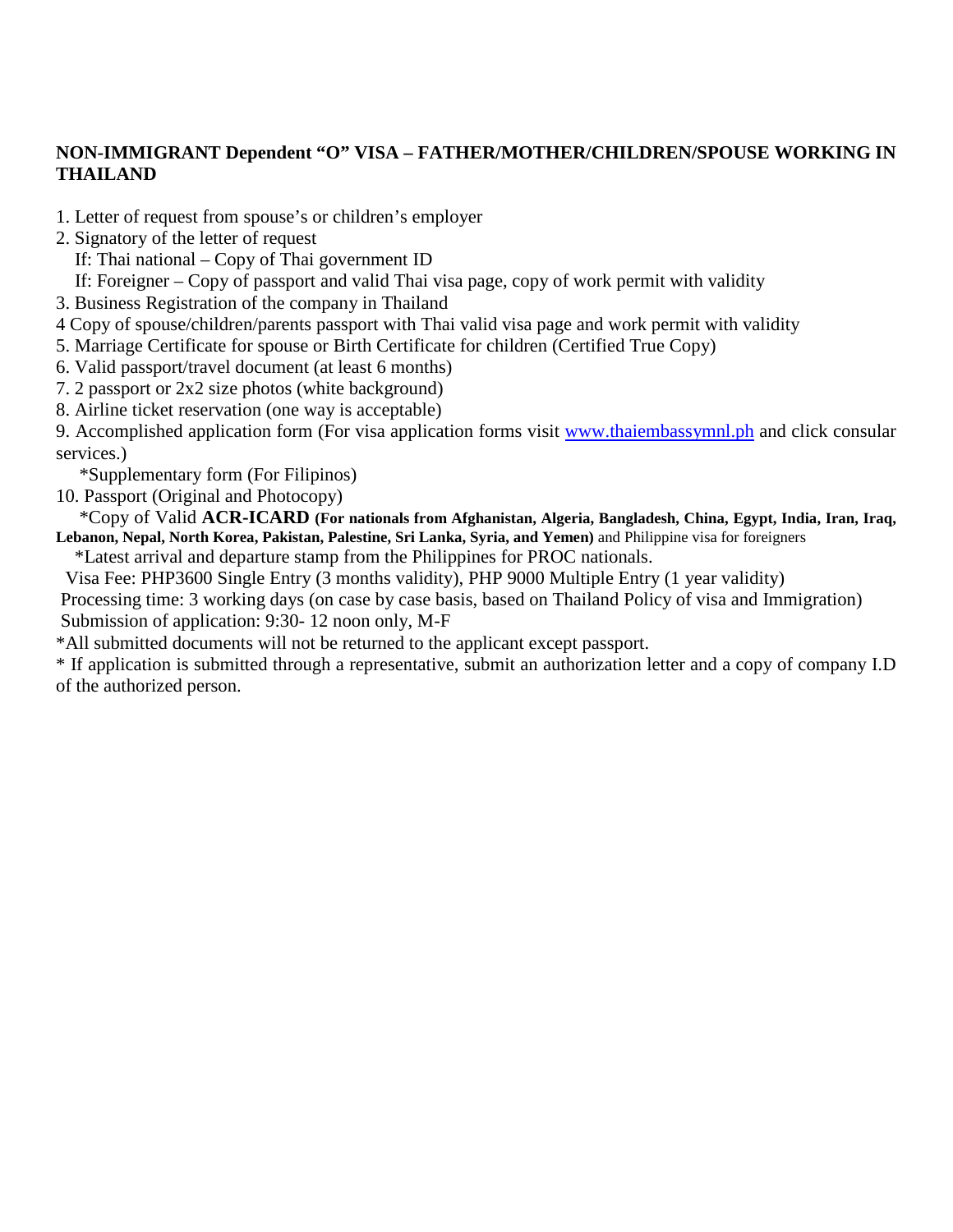#### **NON-IMMIGRANT "O" VISA – missionary & other religious purposes/volunteer work NGOs**

1. Letter of request from temple/ church OR organization in Thailand

2. Signatory of the letter of request

If: Thai national – Copy of Thai government ID

If: Foreigner – Copy of passport and valid Thai visa page, copy of work permit with validity

3. Registration of the temple/church OR organization in Thailand

4. Valid passport/travel document (at least 6 months)

5. 2 passport or 2x2 size photos (white background)

6. Airline ticket reservation (one way is acceptable)

7. Volunteer Agreement

8. Accomplished application form (For visa application forms visit [www.thaiembassymnl.ph](http://www.thaiembassymnl.ph/) and click consular services.)

\*Supplementary form (For Filipinos)

9. Passport (Original and Photocopy)

 \* Copy of Valid **ACR-ICARD (For nationals from Afghanistan, Algeria, Bangladesh, China, Egypt, India, Iran, Iraq, Lebanon, Nepal, North Korea, Pakistan, Palestine, Sri Lanka, Syria, and Yemen)** and Philippine visa for foreigners

\*Latest arrival and departure stamp from the Philippines for PROC nationals.

Visa Fee: PHP3600 Single Entry (3 months validity), PHP 9000 Multiple Entry (1 year validity)

 Processing time: 3 working days (on case by case basis, based on Thailand Policy of visa and Immigration) Submission of application: 9:30- 12 noon only, M-F

\*All submitted documents will not be returned to the applicant except passport.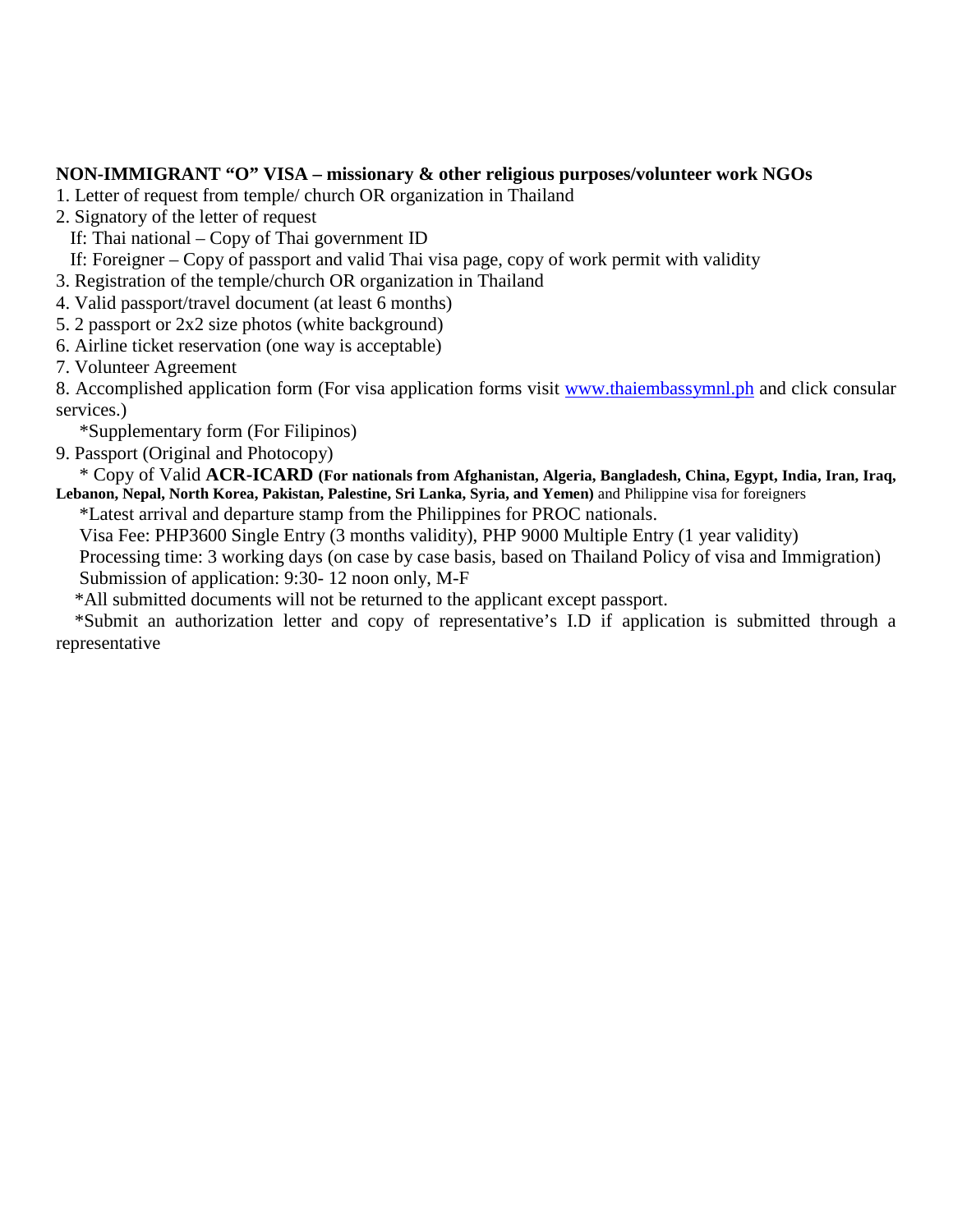### **NON-IMMIGRANT Education "ED" VISA – student visa (e.g language school)**

- 1. Letter of request from the school in Thailand
- 2. Signatory of the letter of request
	- If: Thai national Copy of Thai government ID
- If: Foreigner Copy of passport and valid Thai visa page, copy of work permit with validity
- 3. Business Registration of School in Thailand
- 4. Letter of acceptance (school in Thailand)
- 5. Documents/proof of enrollment from the school in Thailand
- 6. Permit of School to accept foreign students
- 7. Affidavit of support (sponsor/parent) and copy of passport of sponsor/parent
- 8. Valid passport/travel document (at least 6 months)
- 9. 2 passport or 2x2 size photos (white background)
- 10. Airline ticket reservation (one way is acceptable)

11. Accomplished application form (For visa application forms visit www.thaiembassymnl.ph and click consular services.)

\*Supplementary form (For Filipinos)

12. Passport (Original and Photocopy)

 \*Copy of Valid **ACR-ICARD (For nationals from Afghanistan, Algeria, Bangladesh, China, Egypt, India, Iran, Iraq, Lebanon, Nepal, North Korea, Pakistan, Palestine, Sri Lanka, Syria, and Yemen)** and Philippine visa for foreigners

\*Latest arrival and departure stamp from the Philippines for PROC nationals.

Visa Fee: PHP3600 Single Entry (3 months validity), PHP 9000 Multiple Entry (1 year validity) Processing time: 3 working days (on case by case basis, based on Thailand Policy of visa and Immigration)

Submission of application: 9:30- 12 noon only, M-F

\*All submitted documents will not be returned to the applicant except passport.

\* If application is submitted through a representative, submit an authorization letter and a copy of company I.D of the authorized person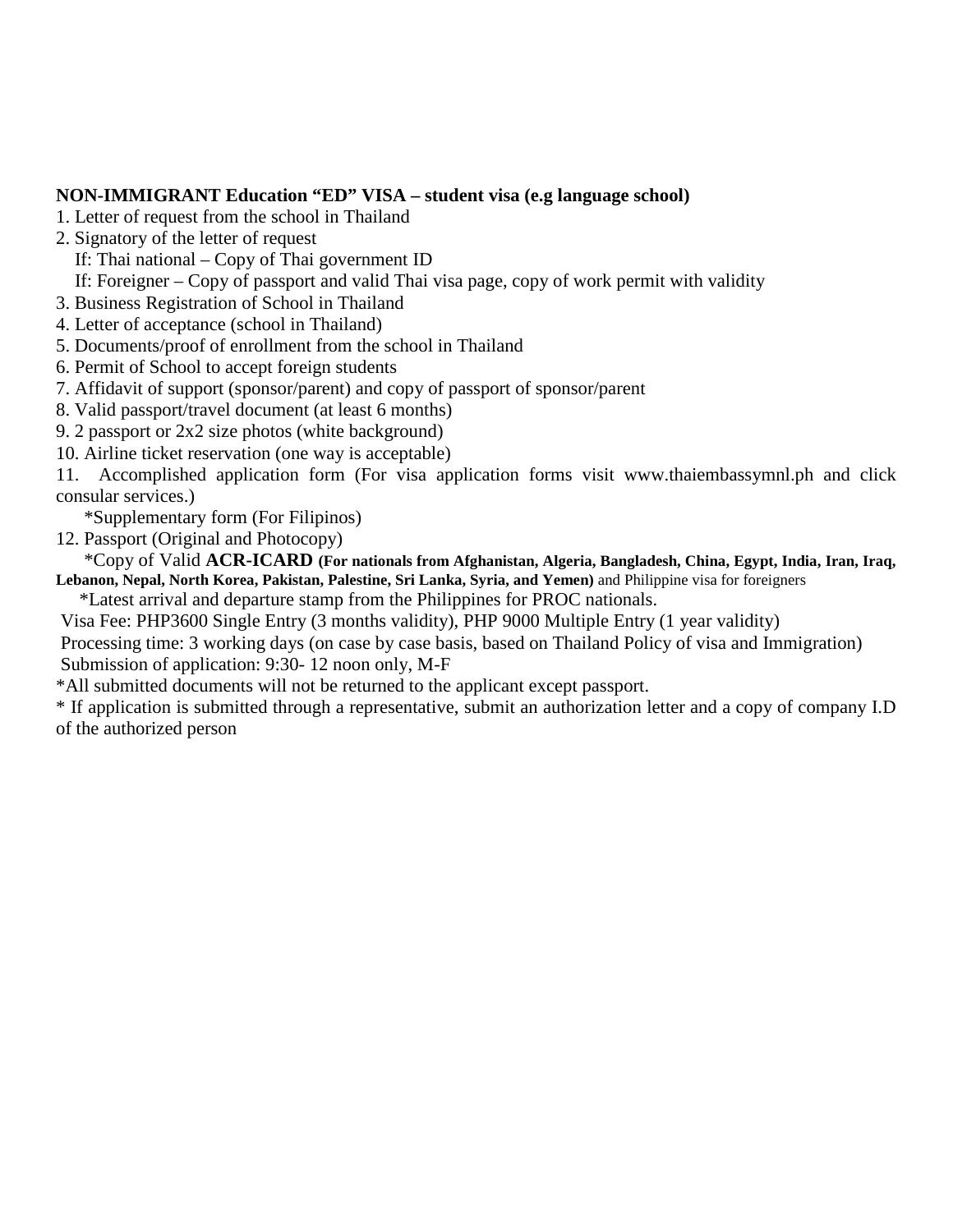### **NON-IMMIGRANT Education "ED" VISA – On-the-Job Training/Internship**

- 1. Letter of request from the company /organization in Thailand
- 2. Signatory of the letter of request
	- If: Thai national Copy of Thai government ID
	- If: Foreigner Copy of passport and valid Thai visa page, copy of work permit with validity
- 3. Business Registration and Recent tax declaration of the company in Thailand
- 4. Guarantee letter from the school in the Philippines and School Certificate
- 5. Memorandum of Agreement between the school and the company in Thailand
- 6. Copy of student ID
- 7. Valid passport/travel document (at least 6 months)
- 8. 2 passport or 2x2 size photos (white background)
- 9. Airline ticket reservation (one way is acceptable)

10. Accomplished application form (For visa application forms visit www.thaiembassymnl.ph and click consular services.)

\*Supplementary form (For Filipinos)

11. Passport (Original and Photocopy)

 \*Copy of Valid **ACR-ICARD (For nationals from Afghanistan, Algeria, Bangladesh, China, Egypt, India, Iran, Iraq, Lebanon, Nepal, North Korea, Pakistan, Palestine, Sri Lanka, Syria, and Yemen)** and Philippine visa for foreigners

\*Latest arrival and departure stamp from the Philippines for PROC nationals.

12. Internship Agreement

Visa Fee: PHP3600 Single Entry (3 months validity), PHP 9000 Multiple Entry (1 year validity)

Processing time: 3 working days (on case by case basis, based on Thailand Policy of visa and Immigration) Submission of application: 9:30- 12 noon only, M-F

\*All submitted documents will not be returned to the applicant except passport.

\* If application is submitted through a representative and, submit an authorization letter and a copy of company I.D of the authorized person.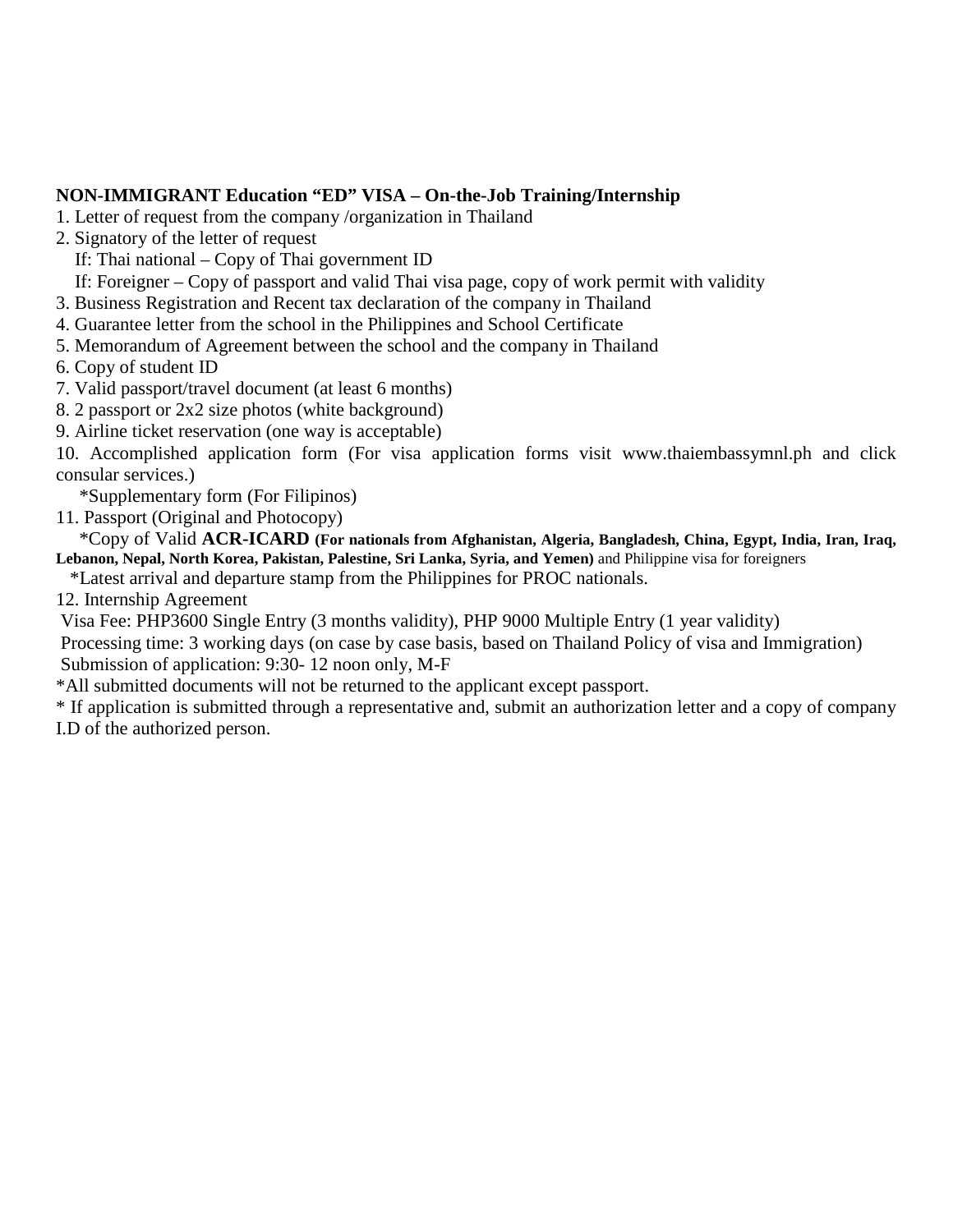**TRANSIT VISA** (Note: No need to apply Transit Visa if connecting flight is less than 12hrs)

- 1. Copy of flight Itinerary
- 2. Hotel accommodation in Thailand- If staying more than 2 days
- 3. Proof of Financial
- 4. Employment Certification: if employed in the Philippines

Student Certificate: if studying in the Philippines

- Marriage Certificate: if married to a Filipino
- Business Registration: if the applicant has his/her own business in the Philippines
- 5. Valid passport/travel document (at least 6 months)
- 6. 2 passport or 2x2 size photos (white background)

7. Accomplished application form (For visa application forms visit www.thaiembassymnl.ph and click consular services.)

- \*Supplementary form (For Filipinos)
- 8. Passport (Original and Photocopy)

\*Copy of Valid ACR-ICARD (For nationals from India,China,Pakistan,Bangladesh, Nepal)

\*Latest arrival and departure stamp from the Philippines for PROC nationals

Visa Fee: PHP 1450 (Period of Stay is 30 days ONLY)

Processing time: 3 working days (on case by case basis, based on Thailand Policy of visa and Immigration) Submission of application: 9:30- 12 noon only, M-F

\*All submitted documents will not be returned to the applicant except passport.

\* If application is submitted through a representative and when claiming the visa, submit an authorization letter and a copy of company I.D of the authorized person.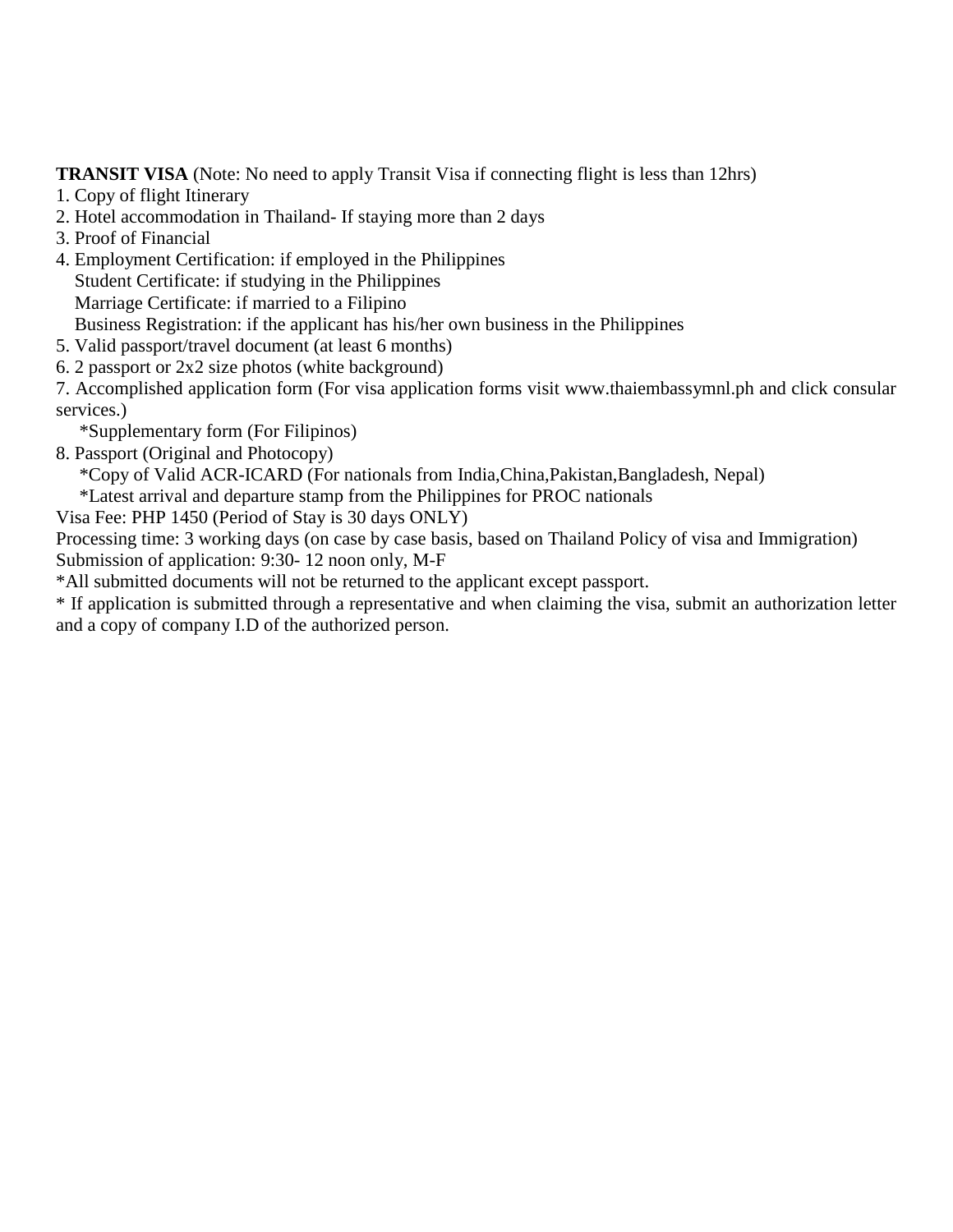#### **NON-IMMIGRANT/ O VISA – to work as a house hold helper**

1. Approval from the Ministry of Foreign Affairs in Thailand (MFA)

2. Copy of work contract

3. Valid passport/travel document (at least 6 months)

4. 2 passport or 2x2 size photos (white background)

5. Accomplished application form (For visa application forms visit www.thaiembassymnl.ph and click consular services.)

\*Supplementary form (For Filipinos)

6. Airline Ticket

7. Passport (Original and Photocopy)

 \*Copy of Copy of Valid **ACR-ICARD (For nationals from Afghanistan, Algeria, Bangladesh, China, Egypt, India, Iran, Iraq, Lebanon, Nepal, North Korea, Pakistan, Palestine, Sri Lanka, Syria, and Yemen)** and Philippine visa for foreigners

\*Latest arrival and departure stamp from the Philippines for PROC nationals

Visa Fee: PHP3600 Single Entry (3 months validity), PHP 8500 Multiple Entry (1 year validity) Processing time: 3 working days (on case by case basis, based on Thailand Policy of visa and Immigration) Submission of application: 9:30- 12 noon only, M-F

\*All submitted documents will not be returned to the applicant except passport.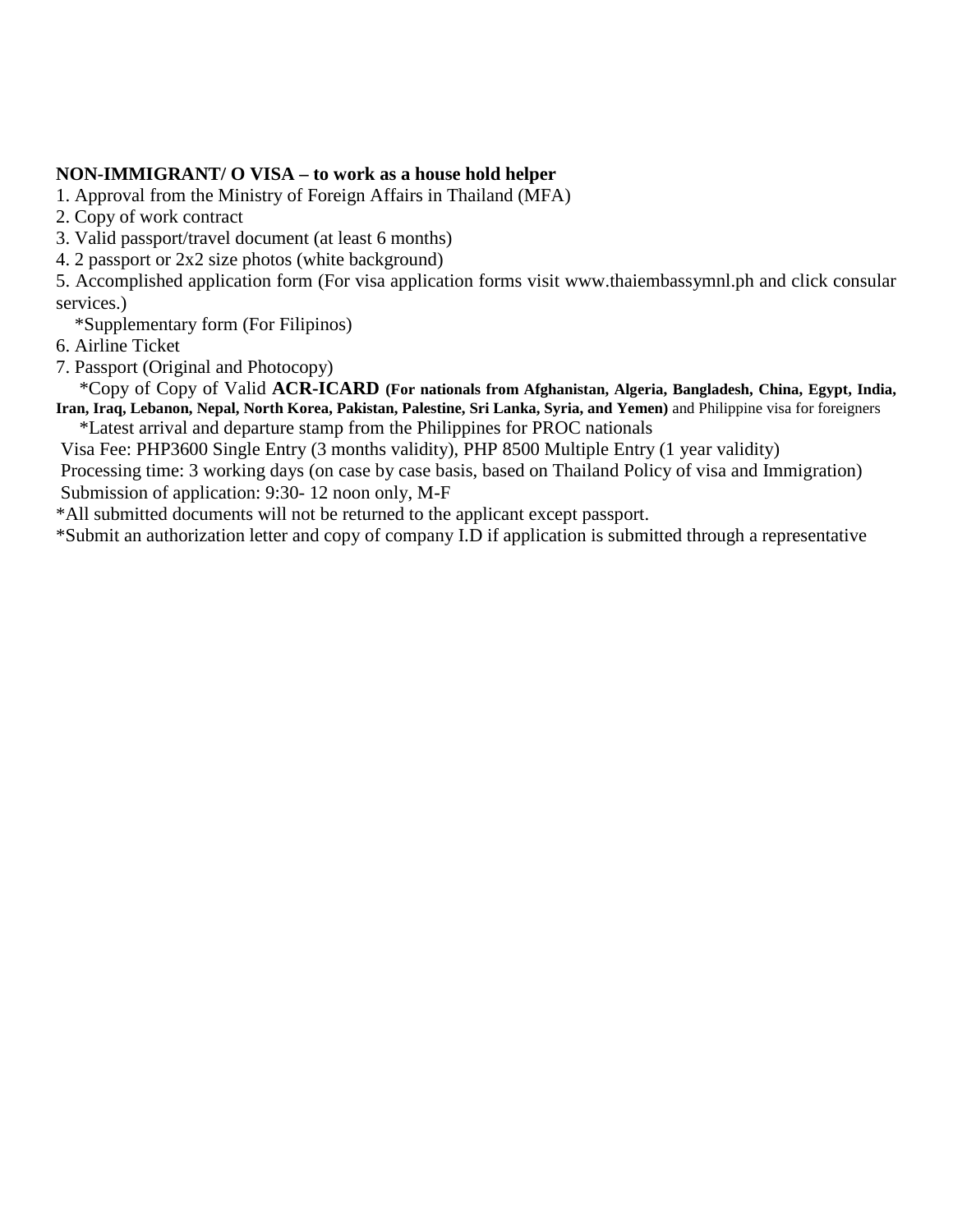#### **TRANSIT VISA – crew / seaman**

- 1. Letter of request from the Company in Thailand
- 2. Signatory of the letter of request

If: Thai national – Copy of Thai government ID

If: Foreigner – Copy of passport and valid Thai visa page, copy of work permit with validity

3. Business Registration of the company in Thailand

- 4. Guarantee Letter from the company in the Philippines
- 5. Employment Certificate from the company in the Philippines stating salary
- 6. Valid passport/travel document (at least 6 months)
- 7. 2 passport or 2x2 size photos (white background)
- 8. Airline ticket reservation (one way is acceptable)

9. Accomplished application form (For visa application forms visit www.thaiembassymnl.ph and click consular services)

\*Supplementary form (For Filipinos)

10. Passport (Original and Photocopy)

 \*Copy of Copy of Valid **ACR-ICARD (For nationals from Afghanistan, Algeria, Bangladesh, China, Egypt, India, Iran, Iraq, Lebanon, Nepal, North Korea, Pakistan, Palestine, Sri Lanka, Syria, and Yemen)** and Philippine visa for foreigners

\*Latest arrival and departure stamp from the Philippines for PROC nationals

Visa Fee: PHP1450 (Single Entry)

Processing time: 3 working days (on case by case basis, based on Thailand Policy of visa and Immigration) Submission of application: 9:30- 12 noon only, M-F

\*All submitted documents will not be returned to the applicant except passport.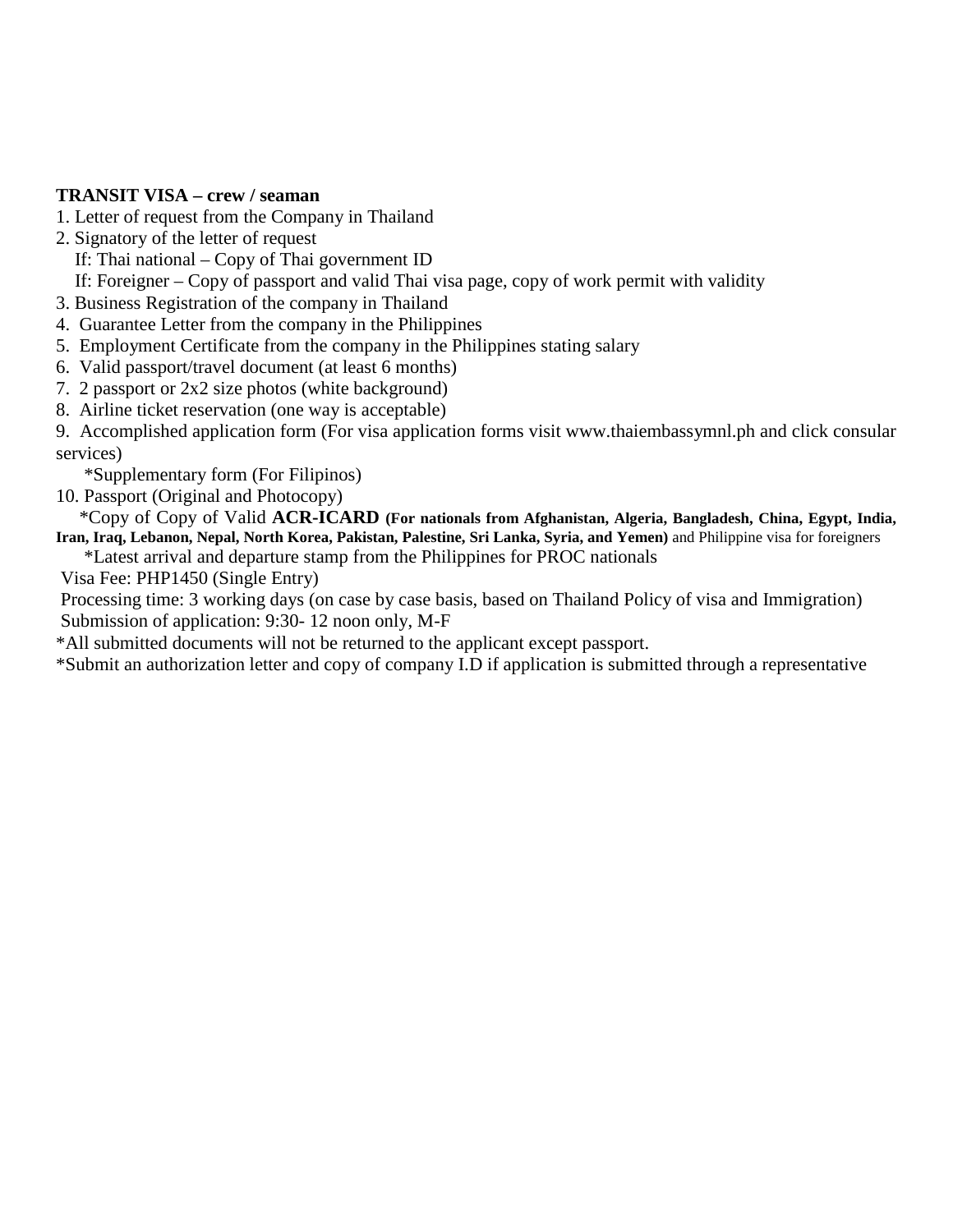### **MULTIPLE ENTRY TOURIST VISA (METV)**

- 1. Hotel Booking/ reservation in Thailand or
	- Letter of Invitation: If invited by a friend/relatives living in Thailand
	- -Signatory of the letter of request
	- If: Thai national Copy of Thai government ID
	- If: Foreigner Copy of passport and valid Thai visa page, copy of work permit with validity

2. Original Bank Statement of the applicant showing a balance of at least 6,500-USD(300,000php) for the past 6 months or a print out with official stamp of the bank.

3. Proof of resident status in the Philippines for foreign nationals.

4. Airline Ticket Reservation (Multiple Itineraries)

5. A letter from the applicant's employer (in the Philippines and addressed to the Royal Thai Embassy), if applicant is self-employed, self-assessment and a company registration document are required.

5. Valid passport/travel document (at least 6 months)

6. 2 passport or 2x2 size photos (white background)

7. Accomplished application form (For visa application forms visit www.thaiembassymnl.ph and click consular services.)

\*Supplementary form (For Filipinos)

- 8. Passport (Original and Photocopy)
- 9. Visa Fee: PHP 9000

\*Validity of Visa: 6months

\*Period of Stay: Not more than 60 days per entry.

Processing time: 3 working days (on case by case basis, based on Thailand Policy of visa and Immigration) Submission of application: 9:30- 12 noon only, M-F

\*All submitted documents will not be returned to the applicant except passport.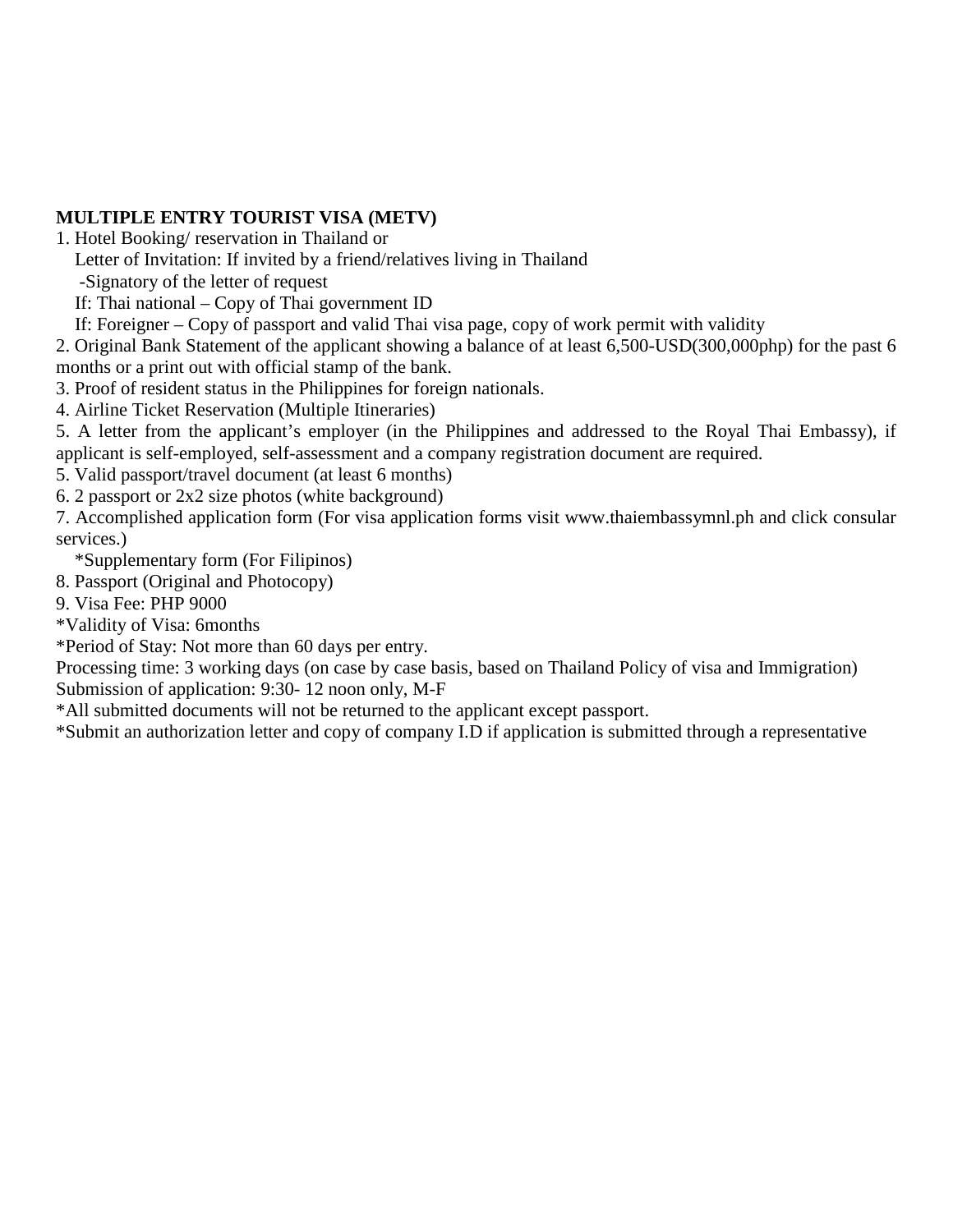### **NON-IMMIGRANT "O-A" VISA – LONG STAY**

1. At least 50 yrs old

2. 18 months validity of passport

3. Personal Data (Resume)

4. Bank Statement (minimum of THB800, 000) or Certification of Income (minimum of THB65, 000 monthly)

5. Certification of criminal record or NBI Clearance with at least 3 months validity

6. Medical Examination Certificate of the following:

\* Leprosy

\* Tuberculosis

\* Drug Addiction

\* Elephantiasis

\* 3rd Phase of Syphilis

7. Airline ticket reservation (one way is acceptable)

8. Valid passport/travel document (at least 6 months)

9. 2 passport or 2x2 size photos (white background)

7. Accomplished application form (For visa application forms visit www.thaiembassymnl.ph and click consular services.)

\*Supplementary form (For Filipinos)

10. Passport (Original and Photocopy)

 \*Copy of Copy of Valid **ACR-ICARD (For nationals from Afghanistan, Algeria, Bangladesh, China, Egypt, India, Iran, Iraq, Lebanon, Nepal, North Korea, Pakistan, Palestine, Sri Lanka, Syria, and Yemen)** and Philippine visa for foreigners

\*Latest arrival and departure stamp from the Philippines for PROC nationals

 Visa Fee: PHP3600 Single Entry (3 months validity), PHP 9000 Multiple Entry (1 year validity) Processing time: 3 working days (on case by case basis, based on Thailand Policy of visa and Immigration) Submission of application: 9:30- 12 noon only, M-F

\*All submitted documents will not be returned to the applicant except passport.